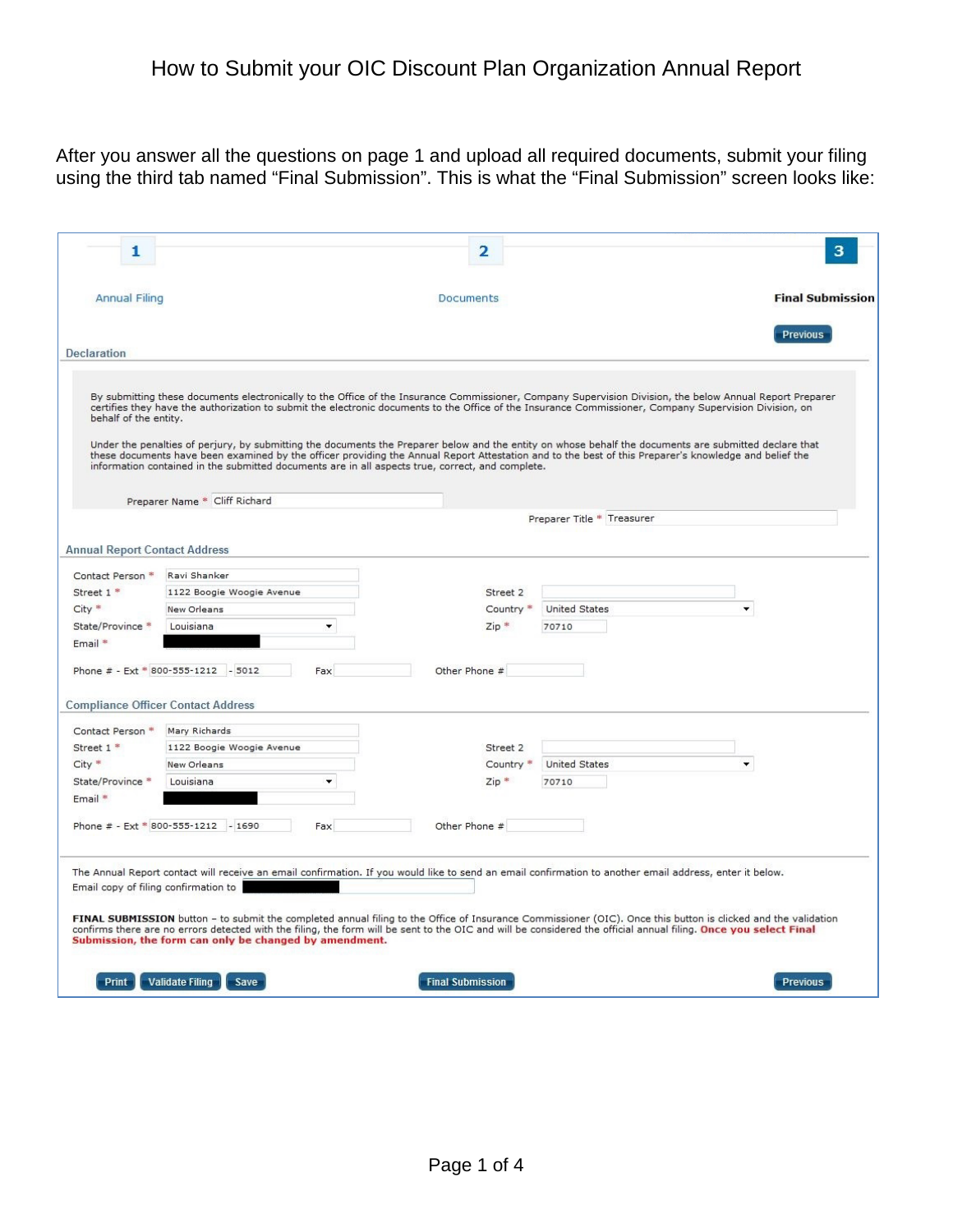Please review the information for the Annual Report (Financial Statement) Contact and update as necessary. **We send the confirmation of Annual Report filing to the email address in this**  section, so you'll want to make sure that it's correct.

| Contact Person *  | Ravi Shanker                        |     |                      |                      |                       |  |
|-------------------|-------------------------------------|-----|----------------------|----------------------|-----------------------|--|
| Street 1 *        | 1122 Boogie Woogie Avenue           |     | Street 2             |                      |                       |  |
| City <sup>*</sup> | <b>New Orleans</b>                  |     | Country <sup>®</sup> | <b>United States</b> |                       |  |
| State/Province *  | Louisiana                           |     | $Zip *$              | 70710                |                       |  |
| Email *           |                                     |     |                      |                      | <b>Review and</b>     |  |
|                   | Phone # - Ext * 800-555-1212 - 5012 | Fax | Other Phone #        |                      | update, if<br>needed. |  |

Next, add or update the Compliance Officer contact information.

| Contact Person * | Mary Richards             |  |                      |                      |                |  |
|------------------|---------------------------|--|----------------------|----------------------|----------------|--|
| Street 1 *       | 1122 Boogie Woogie Avenue |  | Street 2             |                      |                |  |
| City *           | New Orleans               |  | Country <sup>®</sup> | <b>United States</b> |                |  |
| State/Province * | Louisiana                 |  | $Zip*$               | 70710                | <b>Add the</b> |  |
| Email *          |                           |  |                      |                      | information,   |  |

Read the declaration; then sign the Annual Report by adding your name and title.

| <b>Declaration</b>                                                                               |                                                                                                                                                                                                                                                                                                                    |
|--------------------------------------------------------------------------------------------------|--------------------------------------------------------------------------------------------------------------------------------------------------------------------------------------------------------------------------------------------------------------------------------------------------------------------|
| behalf of the entity.                                                                            | By submitting these documents electronically to the Office of the Insurance Commissioner, Company Supervision Division, the below Annual Report Preparer<br>certifies they have the authorization to submit the electronic documents to the Office of the Insurance Commissioner, Company Supervision Division, on |
| information contained in the submitted documents are in all aspects true, correct, and complete. | Under the penalties of perjury, by submitting the documents the Preparer below and the entity on whose behalf the documents are submitted declare that<br>these documents have been examined by the officer providing the Annual Report Attestation and to the best of this Preparer's knowledge and belief the    |
| Preparer Name * Cliff Richard                                                                    |                                                                                                                                                                                                                                                                                                                    |
|                                                                                                  |                                                                                                                                                                                                                                                                                                                    |

Our system always sends a confirmation email to the primary contact person. You can choose to have a confirmation email sent to a second email address. Just enter the address.

|                                      | The Annual Report contact will receive an email confirmation. If you would like to send an email confirmation to another email address, enter it below. |  |
|--------------------------------------|---------------------------------------------------------------------------------------------------------------------------------------------------------|--|
| Email copy of filing confirmation to |                                                                                                                                                         |  |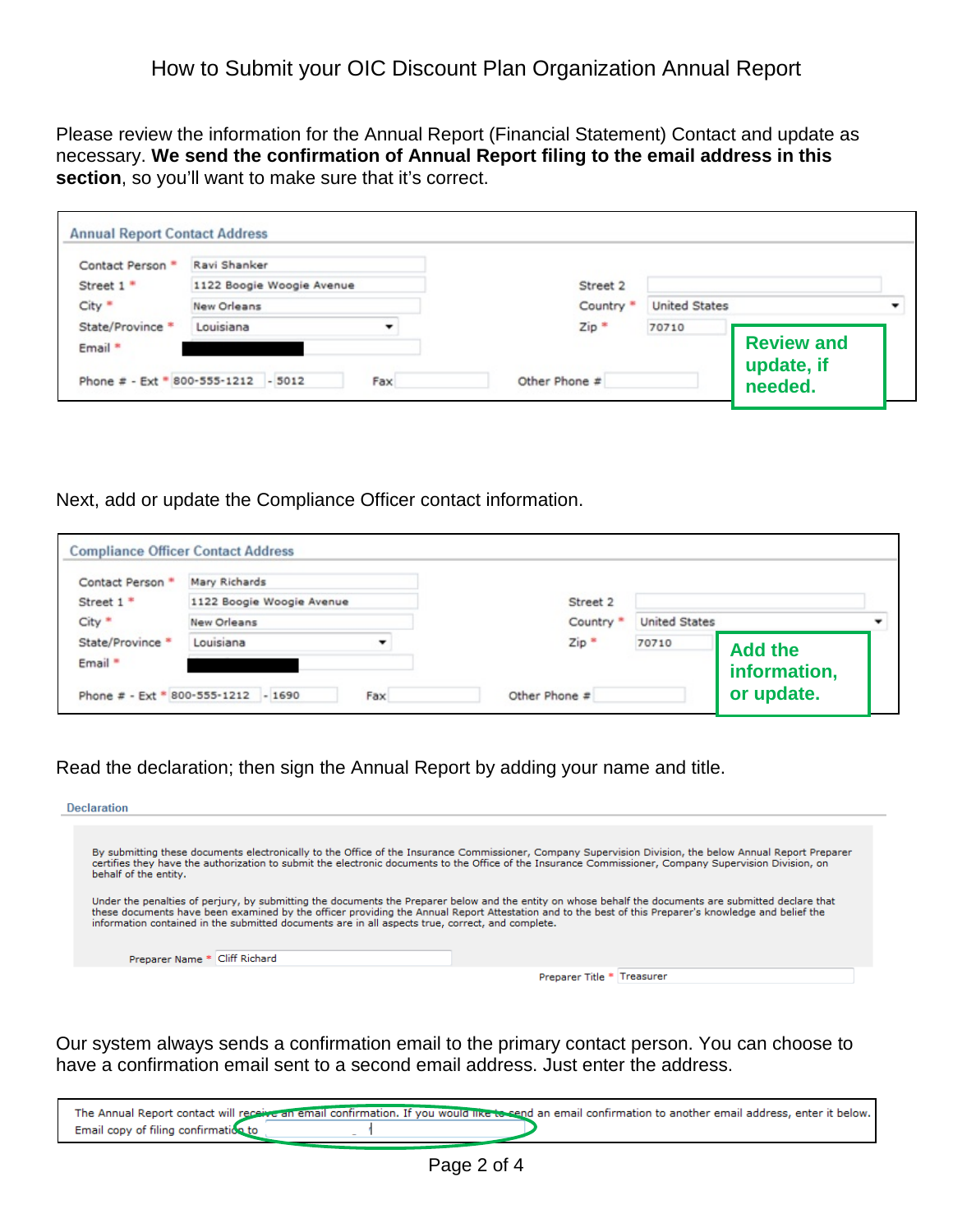When you're ready to submit your Annual Report, click the *Final Submission* button.



## **Validation Checks**

The system runs validation checks to confirm that responses were made and documents uploaded.

If anything is missing, a message will let you know. If that happens, click the *OK* button. Then correct the error(s).



Errors will be highlighted in red text. For example:

|  | Please explain:        |  |  |  |
|--|------------------------|--|--|--|
|  |                        |  |  |  |
|  |                        |  |  |  |
|  |                        |  |  |  |
|  | A response is required |  |  |  |

After you correct the error(s), click the Final Submission button again. If there are no validation errors, the system will process your Annual Report.